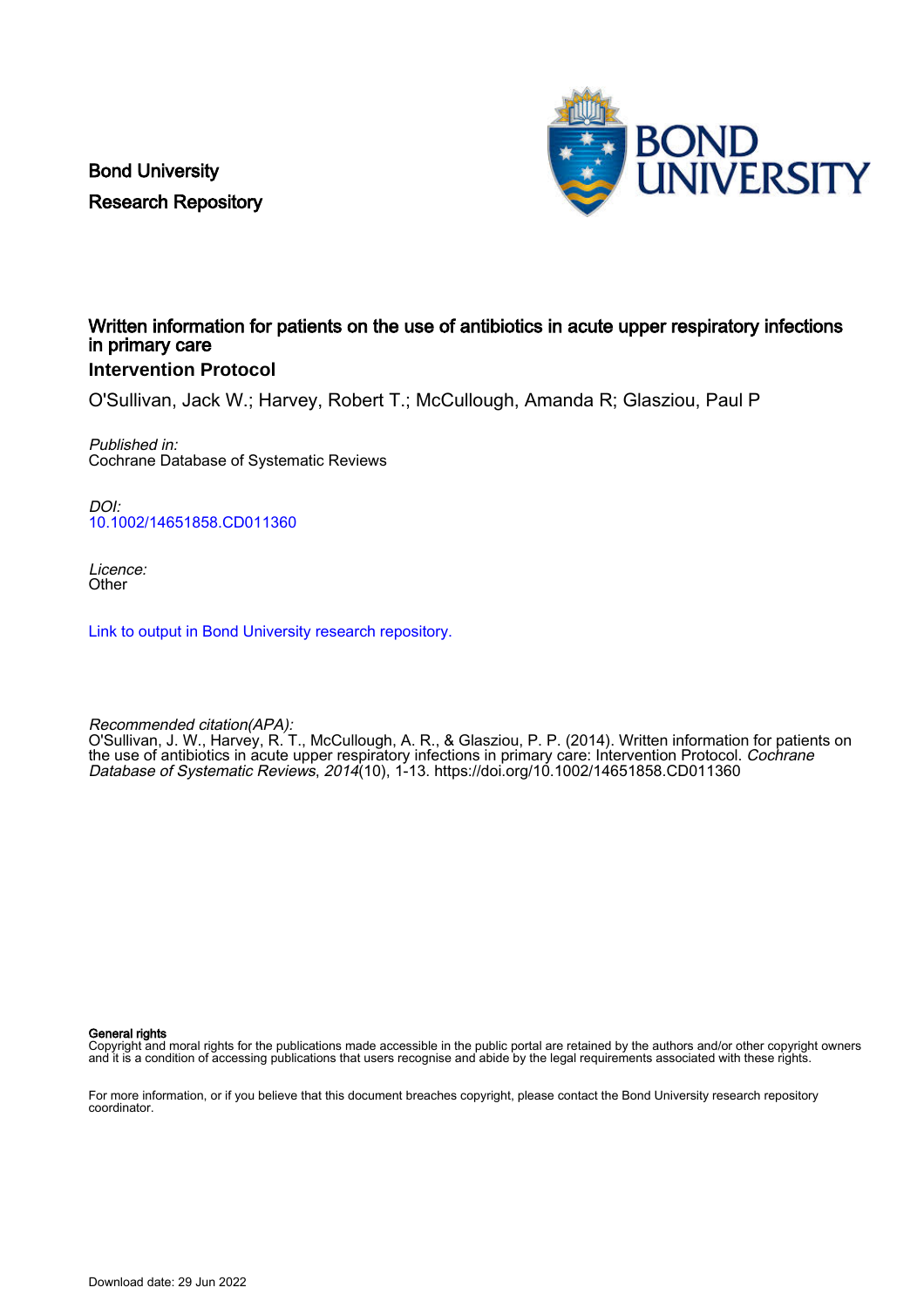

# **Written information for patients on the use of antibiotics in acute upper respiratory infections in primary care (Protocol)**

O'Sullivan JW, Harvey RT, McCullough A, Glasziou PP

O'Sullivan JW, Harvey RT, McCullough A, Glasziou PP. Written information for patients on the use of antibiotics in acute upper respiratory infections in primary care. Cochrane Database of Systematic Reviews 2014, Issue 10. Art. No.: CD011360. DOI: 10.1002/14651858.CD011360.

**[www.cochranelibrary.com](http://www.cochranelibrary.com)**

**Written information for patients on the use of antibiotics in acute upper respiratory infections in primary care (Protocol)** Copyright © 2014 The Cochrane Collaboration. Published by John Wiley & Sons, Ltd.

**WILEY**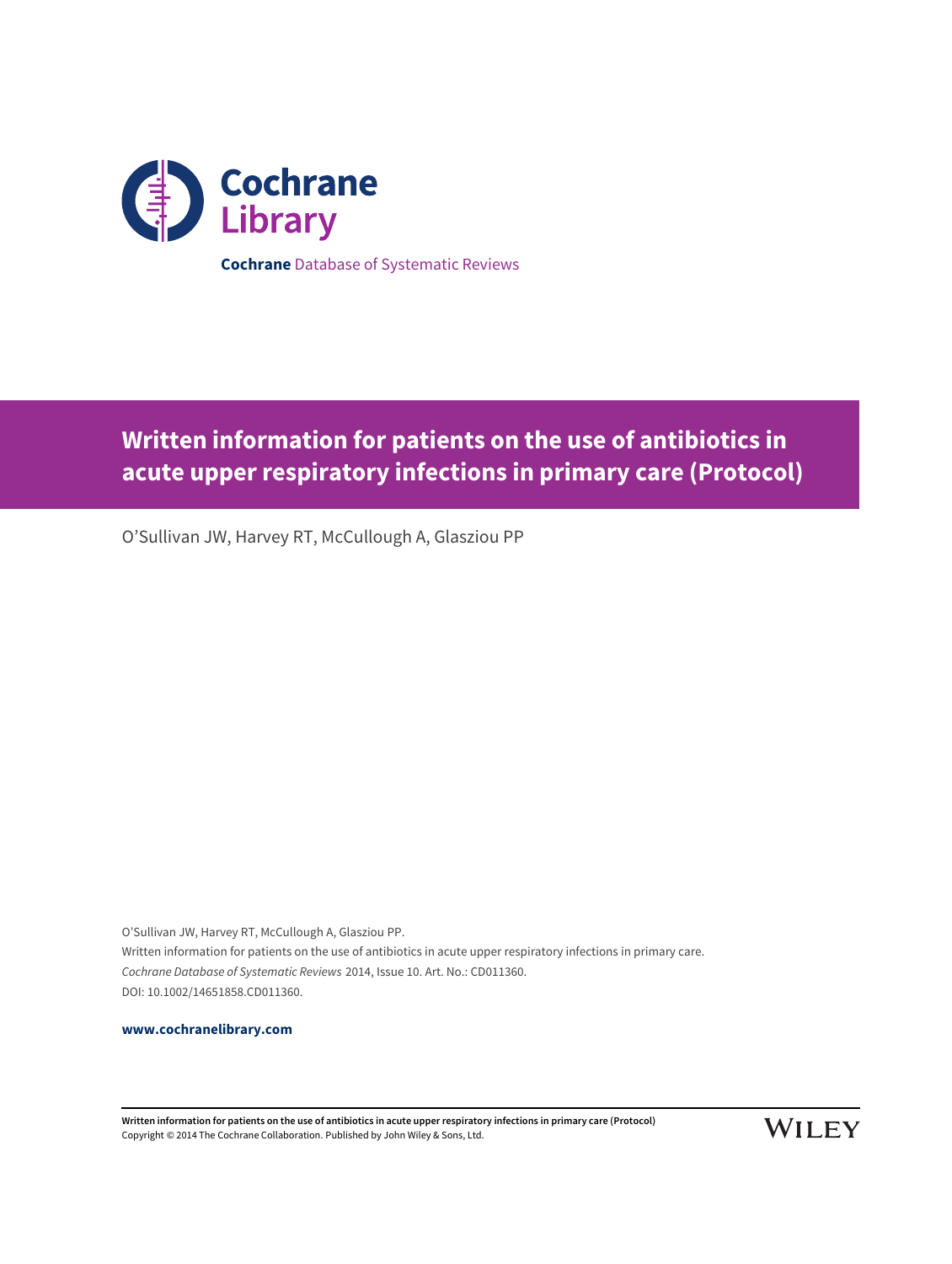## **TABLE OF CONTENTS**

|                                                                                                                                                                                                                                | - 6             |
|--------------------------------------------------------------------------------------------------------------------------------------------------------------------------------------------------------------------------------|-----------------|
| CONTRIBUTIONS OF AUTHORS (experience of the contract of the contract of the contract of the contract of the contract of the contract of the contract of the contract of the contract of the contract of the contract of the co | 10              |
|                                                                                                                                                                                                                                | $\overline{10}$ |
|                                                                                                                                                                                                                                |                 |
|                                                                                                                                                                                                                                |                 |

**Written information for patients on the use of antibiotics in acute upper respiratory infections in primary care (Protocol) i Copyright © 2014 The Cochrane Collaboration. Published by John Wiley & Sons, Ltd.**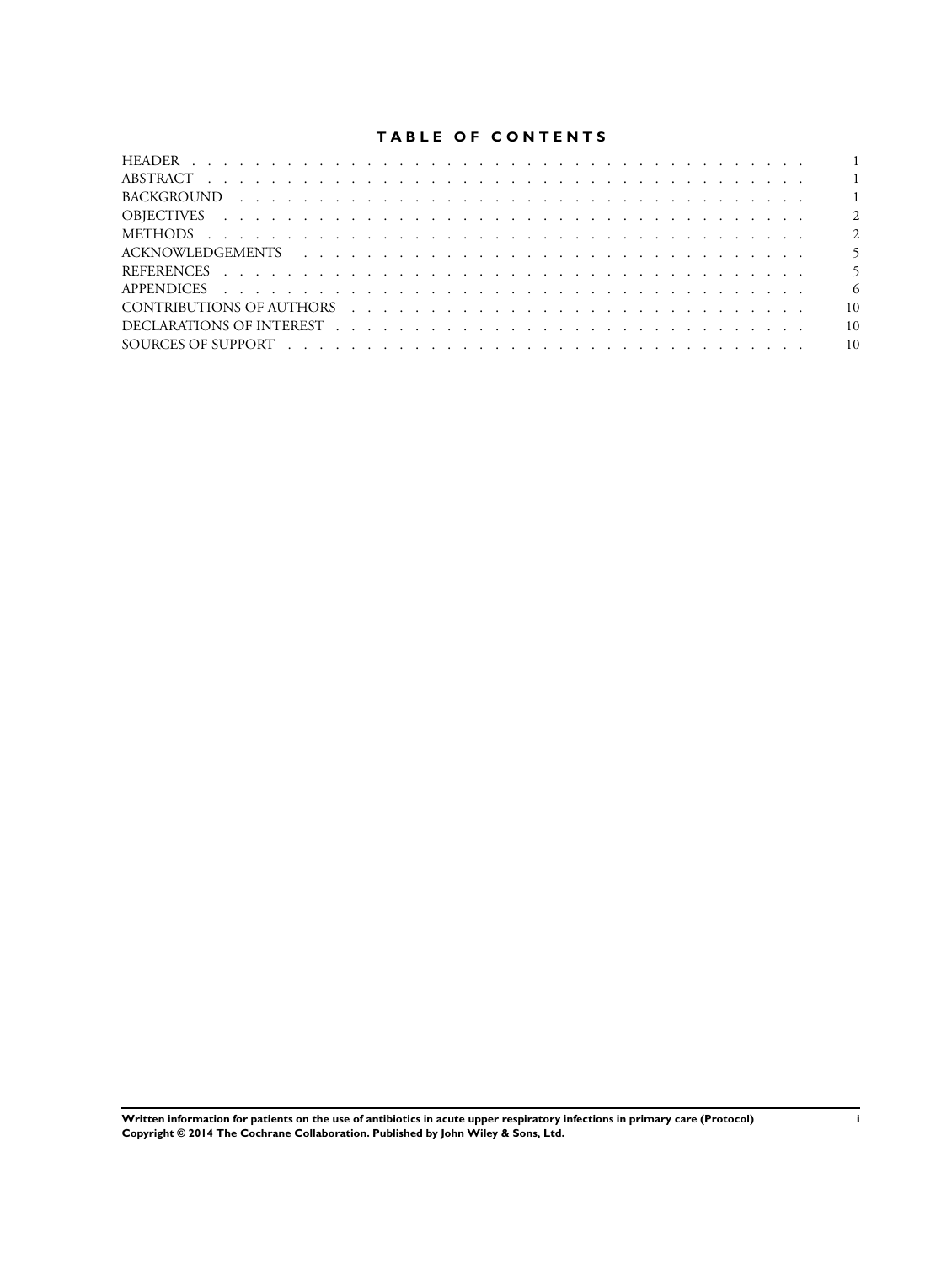<span id="page-3-0"></span>**[Intervention Protocol]**

# **Written information for patients on the use of antibiotics in acute upper respiratory infections in primary care**

Jack W O'Sullivan<sup>1</sup>, Robert T Harvey<sup>1</sup>, Amanda McCullough<sup>2</sup>, Paul P Glasziou<sup>2</sup>

<sup>1</sup>Department of Health Sciences and Medicine, Bond University, Gold Coast, Australia. <sup>2</sup>Centre for Research in Evidence-Based Practice (CREBP), Faculty of Health Sciences and Medicine, Bond University, Gold Coast, Australia

Contact address: Paul P Glasziou, Centre for Research in Evidence-Based Practice (CREBP), Faculty of Health Sciences and Medicine, Bond University, Gold Coast, Queensland, Australia. [pglaszio@bond.edu.au.](mailto:pglaszio@bond.edu.au)

**Editorial group:** Cochrane Acute Respiratory Infections Group. **Publication status and date:** New, published in Issue 10, 2014.

**Citation:** O'Sullivan JW, Harvey RT, McCullough A, Glasziou PP. Written information for patients on the use of antibiotics in acute upper respiratory infections in primary care. *Cochrane Database of Systematic Reviews* 2014, Issue 10. Art. No.: CD011360. DOI: 10.1002/14651858.CD011360.

Copyright © 2014 The Cochrane Collaboration. Published by John Wiley & Sons, Ltd.

#### **A B S T R A C T**

This is the protocol for a review and there is no abstract. The objectives are as follows:

To determine the effect of patient information on antibiotic use in patients presenting to primary care settings with URTIs.

## **B A C K G R O U N D**

## **Description of the condition**

Respiratory infections are a heterogeneous group of diseases that are traditionally divided into upper respiratory tract infections (URTI) or lower respiratory tract infections (LRTI). These infections are typically defined as above or below the vocal folds, respectively. URTI infections are commonly caused by viruses and usually present with nasal stuffiness and discharge, sneezing, sore throat and cough. Other symptoms include hoarseness, headache, malaise and lethargy ([Heikkinen 2003](#page-7-0)). Viral transmission is via contact with bodily secretions or, less commonly, air transmission (via particle aerosols) ([Heikkinen 2003\)](#page-7-0). On average, children are subjected to six to eight URTI per year; and adults, to two to four per year [\(Heikkinen 2003\)](#page-7-0). There is evidence to suggest that antibiotics have little or no effect on common URTI including acute otitis media (AOM) ([Venekamp 2013](#page-7-0)), acute bronchi-

tis ([Smith 2014](#page-7-0)), pharyngitis ([Spinks 2013](#page-7-0)) and acute laryngitis [\(Reveiz 2013](#page-7-0)). However, antibiotics continue to be prescribed for URTI ([Arnold 2005](#page-7-0); [Teng 2004](#page-7-0)). The likely mechanism is that viruses infect endogenous (human) host cells and multiply within these host cells, whereas bacteria multiply on an extracellular level [\(Lee 2009\)](#page-7-0). This is important because antibiotics target extracellular bacterial multiplication, without damaging host cells, a phenomenon known as selective toxicity ([Lee 2009\)](#page-7-0). Antibiotic therapy cannot inhibit intracellular viral multiplication ([Lee 2009](#page-7-0)). We will not consider LRTI, such as pneumonia, in this review because it is accepted practice to treat pneumonia with antibiotics.

## **Description of the intervention**

As mentioned above, URTI are generally caused by viruses [\(Heikkinen 2003](#page-7-0)), hence antibiotics have no effect but are still prescribed and requested ([Arnold 2005](#page-7-0)). Guidelines and education alone have had little impact on the behaviour of both doctors

**Written information for patients on the use of antibiotics in acute upper respiratory infections in primary care (Protocol) 1 Copyright © 2014 The Cochrane Collaboration. Published by John Wiley & Sons, Ltd.**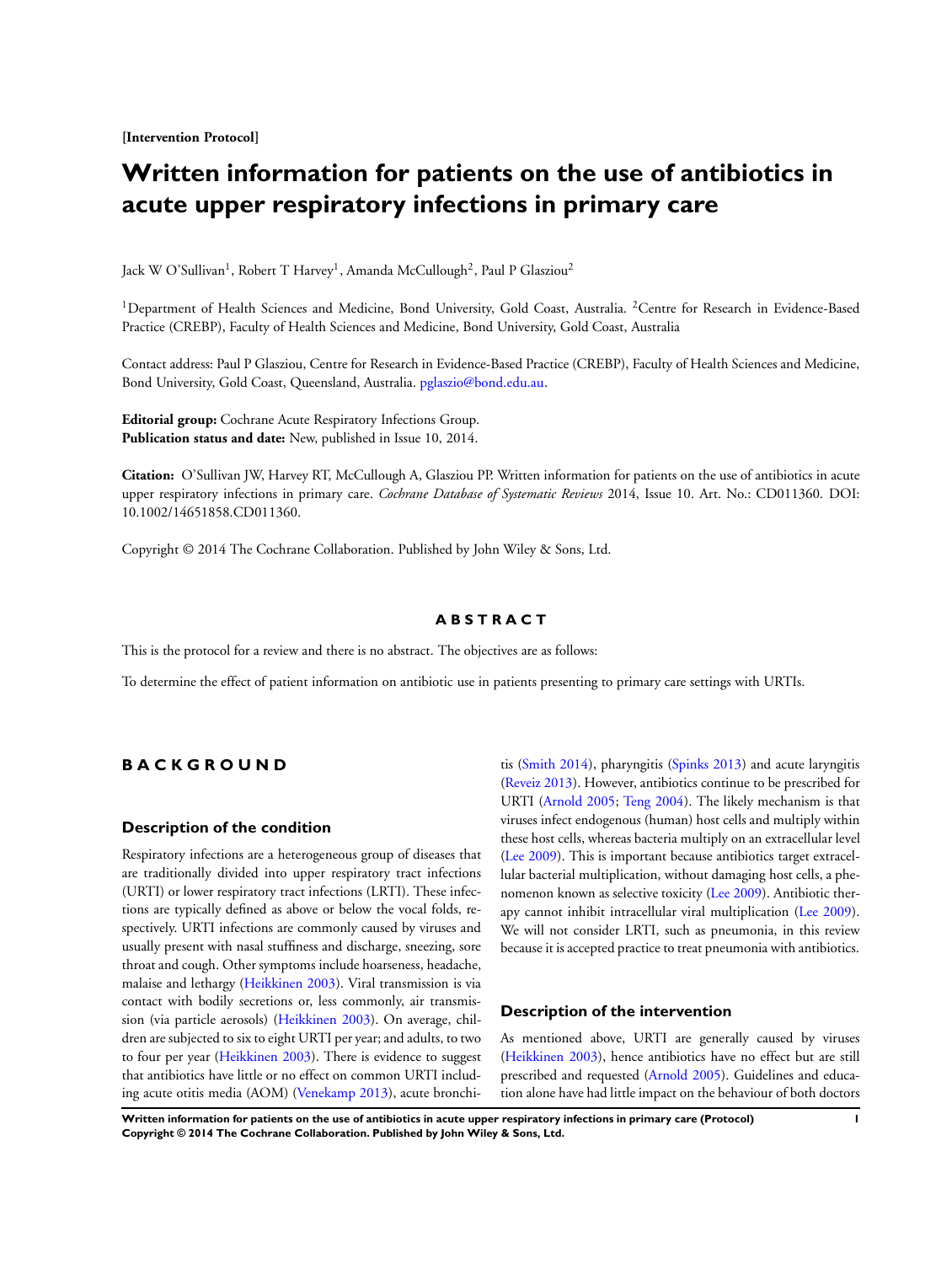and patients [\(Arnold 2005](#page-7-0)). However, some patient information materials have had some effect, particularly when combined with other interventions including delayed prescribing (where patients are asked to wait a few days before considering using antibiotics) [\(Spurling 2013](#page-7-0)) and behavioural interventions ([Meeker 2014](#page-7-0)). Written information may also form part of shared decision-making interventions, public health campaigns or be given alongside alternative symptomatic treatments for URTI. Given the breadth of written information use, we anticipate that this review will include interventions that vary in content, style and quality. The aim of this review is to explore the effect of written patient information, displayed in a paper or electronic form, or both, and any associated change in antibiotic use.

#### **How the intervention might work**

Knowledge of illness and treatment, beliefs about the benefits or harms of a taking a treatment and expectations of treatment outcome are known to influence medication-taking behaviour [\(Jackson 2014;](#page-7-0) [Michie 2011](#page-7-0)). Written information about antibiotics for acute respiratory infections may target these determinants of antibiotic-taking behaviour and thereby, change patients' antibiotic use. Patients who receive antibiotics for the treatment of an URTI are more likely to re-consult their doctor for further antibiotics in the future ([Moore 2009](#page-7-0)). If written information was able to prevent patients taking antibiotics, this would potentially interrupt this cycle, reduce reconsultation rates and subsequent antibiotic use.

#### **Why it is important to do this review**

Respiratory tract infections are the most common reason for patients to consult primary care physicians ([Francis 2009](#page-7-0)). About 20% of children who present with a respiratory tract infection return during the same illness episode, even though most of these visits are unnecessary [\(Francis 2009](#page-7-0)). Complications of respiratory tract infections are rare, with little or no benefit from treatment with antibiotics [\(Francis 2009\)](#page-7-0). Antibiotics have common adverse reactions (including rash, abdominal pain, diarrhoea and vomiting) [\(Berman 1997;](#page-7-0) [Niemela 1999\)](#page-7-0), and overprescribing may contribute to community bacterial resistance [\(Costelloe 2010\)](#page-7-0). Therefore, tools to decrease inappropriate antibiotic prescribing are needed in order to reduce adverse effects and the development of community antibiotic resistance. Written information in paper or electronic format, or both, used with or without a co-intervention, is a simple, cheap and potentially effective means to improve antibiotic prescribing for respiratory infections.

## To determine the effect of patient information on antibiotic use in patients presenting to primary care settings with URTIs.

## **M E T H O D S**

#### **Criteria for considering studies for this review**

## **Types of studies**

We will include randomised controlled trials (RCTs) that compare information about antibiotics for acute respiratory infections with no information. Trials that include information as the only intervention and those that include information as an add-on intervention will be included.

1. Information versus no information.

2. Information + intervention-X versus no information + intervention-X (for example, where Intervention-X was delayed prescribing or other intervention).

We will also include studies that compare information and another intervention with a control (for example, usual care).

#### **Types of participants**

Patients of all ages defined as having a URTI. When children are involved, the intervention may be directed to the parent/ guardian. We will exclude patients with LRTIs and those with chronic lung conditions, such as chronic obstructive pulmonary disease (COPD).

#### **Types of interventions**

Any written information, in both paper (for example, handout, booklet, poster) or electronic (for example, video) format, given to a patient with the aim of informing them about antibiotics for acute respiratory infections, either as the main or as an addon intervention. This information must occur at the time of prescribing, i.e. immediately prior or during. We will exclude studies that offer information after prescribing, for example, pharmacists educating via package inserts. Information must include details about antibiotics for acute respiratory infections but it does not have to be exclusive. Further, we will exclude interventions where only verbal information is given.

#### **Types of outcome measures**

We will extract the following outcomes at the end of treatment and end of follow-up. We will exclude studies that do not report our primary outcome.

# **O B J E C T I V E S**

**Written information for patients on the use of antibiotics in acute upper respiratory infections in primary care (Protocol) 2 Copyright © 2014 The Cochrane Collaboration. Published by John Wiley & Sons, Ltd.**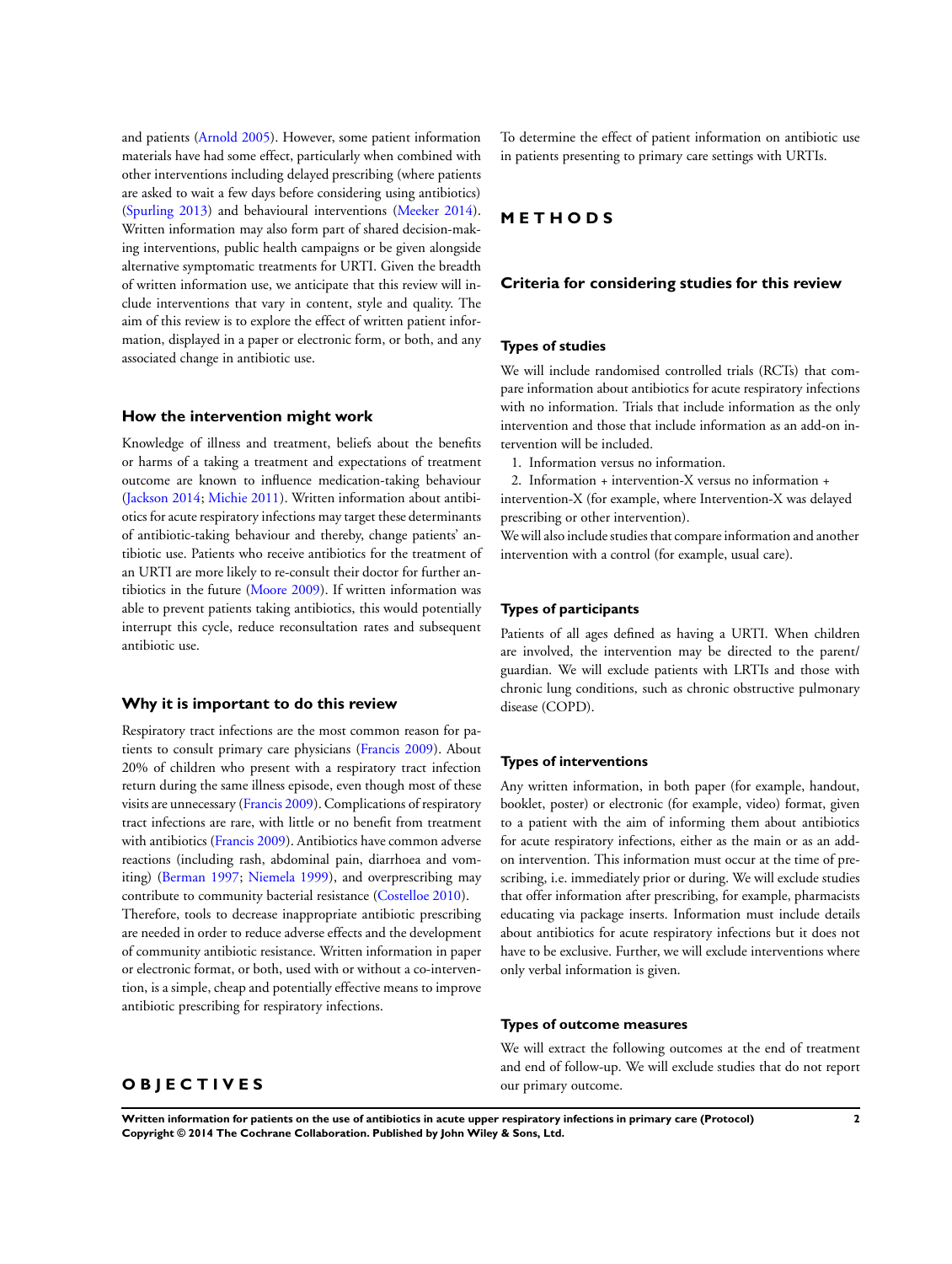#### **Primary outcomes**

1. Antibiotic use subsequent to the index consultation.

#### **Secondary outcomes**

- 1. Reconsultation.
- 2. Resolution of symptoms.

3. Patient knowledge about antibiotics for acute respiratory infection.

- 4. Patient satisfaction with consultation.
- 5. Complications.

i) Adverse drug reaction due to the prescribed

antibiotics.

ii) Disease complications, for example, pneumonia or mastoiditis.

\*Note: If sufficient studies report 'time to resolution' data, then we will use this as a further secondary outcome, dividing the time into three zones where the majority of studies can provide data.

## **Search methods for identification of studies**

#### **Electronic searches**

We will search CENTRAL (latest issue), which contains the Cochrane Acute Respiratory Infections Group's Specialised Register, MEDLINE (1946 to current date), EMBASE (2010 to current date), CINAHL (1981 to current date), LILACS (1982 to current date) and Web of Science (1955 to current date).

We will use the search strategy described in [Appendix 1](#page-8-0) to search MEDLINE and CENTRAL. We will combine the MEDLINE search with the Cochrane Highly Sensitive Search Strategy for identifying randomised trials in MEDLINE ([Lefebvre 2011](#page-7-0)). We will adapt the search strategy to search EMBASE ([Appendix 2](#page-9-0)), CINAHL ([Appendix 3](#page-10-0)), LILACS ([Appendix 4](#page-11-0)) and Web of Science [\(Appendix 5](#page-11-0)). We will not use any language or publication restrictions.

#### **Searching other resources**

We will search the World Health Organization (WHO) International Clinical Trials Registry Platform (ICTRP) and [www.clinicaltrials.gov](http://www.clinicaltrials.gov) for completed and ongoing trials. We will review the reference lists of retrieved articles.

#### **Data collection and analysis**

#### **Selection of studies**

We will scan abstracts to identify if they might meet the inclusion criteria. We will check the references of the selected trials to try and identify any other articles. Two review authors (JOS, RH) will independently apply the inclusion criteria to the full-text articles. Two review authors (JOS, RH) will independently assess the methodological quality of the included trials. We will resolve disagreements by discussion.

#### **Data extraction and management**

We will extract data using a standardised form. We will include the following information.

- 1. Age and gender of participants.
- 2. Number of participants.

3. Literacy level of participants (measured by highest level of education or other methods employed by authors).

4. Description of intervention content, intensity (dose and duration), mode of delivery and fidelity to intervention, where available.

- 5. Antibiotic use.
- 6. Reconsultation rates.
- 7. Symptom resolution.

8. Complications such as adverse drug reactions and disease complications.

As information contained in handouts could vary widely, we will contact all trial authors directly to request copies of their information handouts.

#### **Assessment of risk of bias in included studies**

Two review authors (JOS, RH) will independently assess the methodological quality of each of the study trials using the 'Risk of bias' domains set out in the *Cochrane Handbook for Systematic Reviews of Interventions* [\(Higgins 2011](#page-7-0)). The domains are as follows.

#### **Selection bias**

Random sequence generation: two review authors (JOS, RH) will independently assess the method used to generate the allocation sequence and whether this method was adequate to produce comparable groups.

Allocation concealment: two review authors (JOS, RH) will independently assess the method used to conceal the allocation sequence to determine whether intervention allocations could have been foreseen in advance of, or during, enrolment.

#### **Performance bias**

Blinding of participants and personnel: two review authors (JOS, RH) will independently assess the measures used, if any, to blind study participants and personnel from knowledge of which intervention a participant received. Further, the two review authors

**Written information for patients on the use of antibiotics in acute upper respiratory infections in primary care (Protocol) 3 Copyright © 2014 The Cochrane Collaboration. Published by John Wiley & Sons, Ltd.**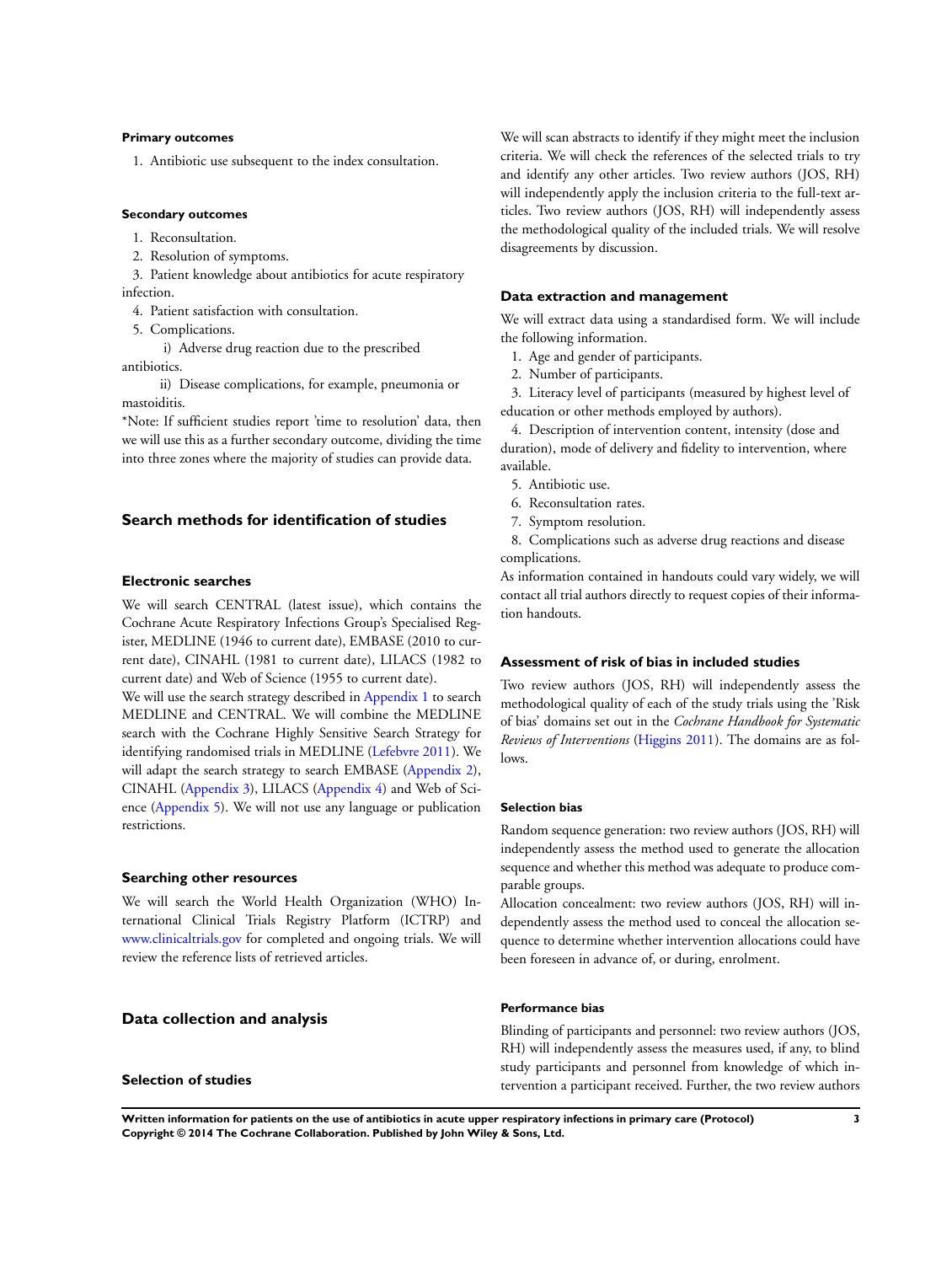will search for any information stated as to whether the intended blinding was effective.

#### **Detection bias**

Blinding of outcome assessment: two review authors (JOS, RH) will independently assess the measures used, if any, to blind outcome assessors from knowledge of which intervention a participant received. Further, the two review authors (JOS, RH) will search for any information relating to whether the intended blinding was effective.

#### **Attrition bias**

Incomplete outcome data: two review authors (JOS, RH) will independently assess the completeness of outcome data for each main outcome, including attrition and exclusions from the analysis. State whether attrition and exclusions were reported, the numbers in each intervention group (compared to total randomised participants), reasons for attrition/exclusions where reported, and any re-inclusions in analyses performed by review authors.

#### **Reporting bias**

Selective reporting: two review authors (JOS, RH) will independently assess whether the possibility of selective outcome reporting was examined by authors, and elaborate on what was found.

#### **Other bias**

Other sources of bias: two review authors (JOS, RH) will independently assess whether authors state any important concerns about bias not addressed in the other domains in the tool. Two individual review authors (JOS, RH) will assess the quality of the studies that meet the inclusion criteria. All review authors (JOS, RH, PG) will then meet and resolve any disagreements. If possible we will reconstruct intention-to-treat (ITT) analyses.

#### **Measures of treatment effect**

We will analyse data using RevMan 5.3 ([RevMan 2014](#page-7-0)). As the primary and secondary outcomes are dichotomous, we will use risk ratios as the main measure of effect. We will also calculate and report a number needed to treat to benefit (NNTB) for any statistically significant outcomes.

#### **Unit of analysis issues**

We will use the patient as the unit of analysis. If there are includable trials that use cluster designs, we will use an analysis adjusted for within-cluster correlations.

#### **Dealing with missing data**

We will write to trial authors for clarification of any missing data. If a study outcome has more than 20% missing data, we will exclude it from the primary analysis but include it in a sensitivity analysis.

#### **Assessment of heterogeneity**

We will assess the presence of heterogeneity in two steps. First, we will assess obvious heterogeneity at face value by comparing populations, settings, interventions and outcomes before deciding whether it is appropriate to pool studies using a fixed-effect analysis, a random-effects analysis, or to not pool studies. If pooling is done, we will assess statistical heterogeneity by means of the  $I<sup>2</sup>$ statistic ([Higgins 2011](#page-7-0)). Thresholds for the interpretation of the I <sup>2</sup> statistic can be misleading, since the importance of inconsistency depends on several factors. We plan to use the guide to interpretation as outlined in the *Cochrane Handbook for Systematic Reviews of Interventions* [\(Higgins 2011\)](#page-7-0): 0% to 40%: might not be important; 30% to 60%: may represent moderate heterogeneity; 50% to 90%: may represent substantial heterogeneity; 75% to 100%: considerable heterogeneity.

#### **Assessment of reporting biases**

We will search [www.clinicaltrials.gov](http://www.clinicaltrials.gov) and other appropriate trials databases for unpublished studies. We will contact trial authors to request any unreported outcomes.

#### **Data synthesis**

We will analyse differences in antibiotic use via a risk ratio (RR) with a 95% confidence interval (CI) calculated by the Mantel-Haenszel method using a fixed-effect model.

#### **Subgroup analysis and investigation of heterogeneity**

We will conduct a subgroup analysis of the impact of patient information based on whether or not delayed prescribing was also used. That is, we will group all trials by whether they used a delayed antibiotic prescription or not. Factorial studies (2 x 2 of delayed prescription x handout) will contribute to both groups.

#### **Sensitivity analysis**

If a study outcome has more than 20% missing data, we will exclude it from the primary analysis but include it in a sensitivity analysis (see [Dealing with missing data](#page-3-0) above). We plan to conduct sensitivity analyses to determine the robustness of results to intervention intensity and fidelity.

**Written information for patients on the use of antibiotics in acute upper respiratory infections in primary care (Protocol) 4 Copyright © 2014 The Cochrane Collaboration. Published by John Wiley & Sons, Ltd.**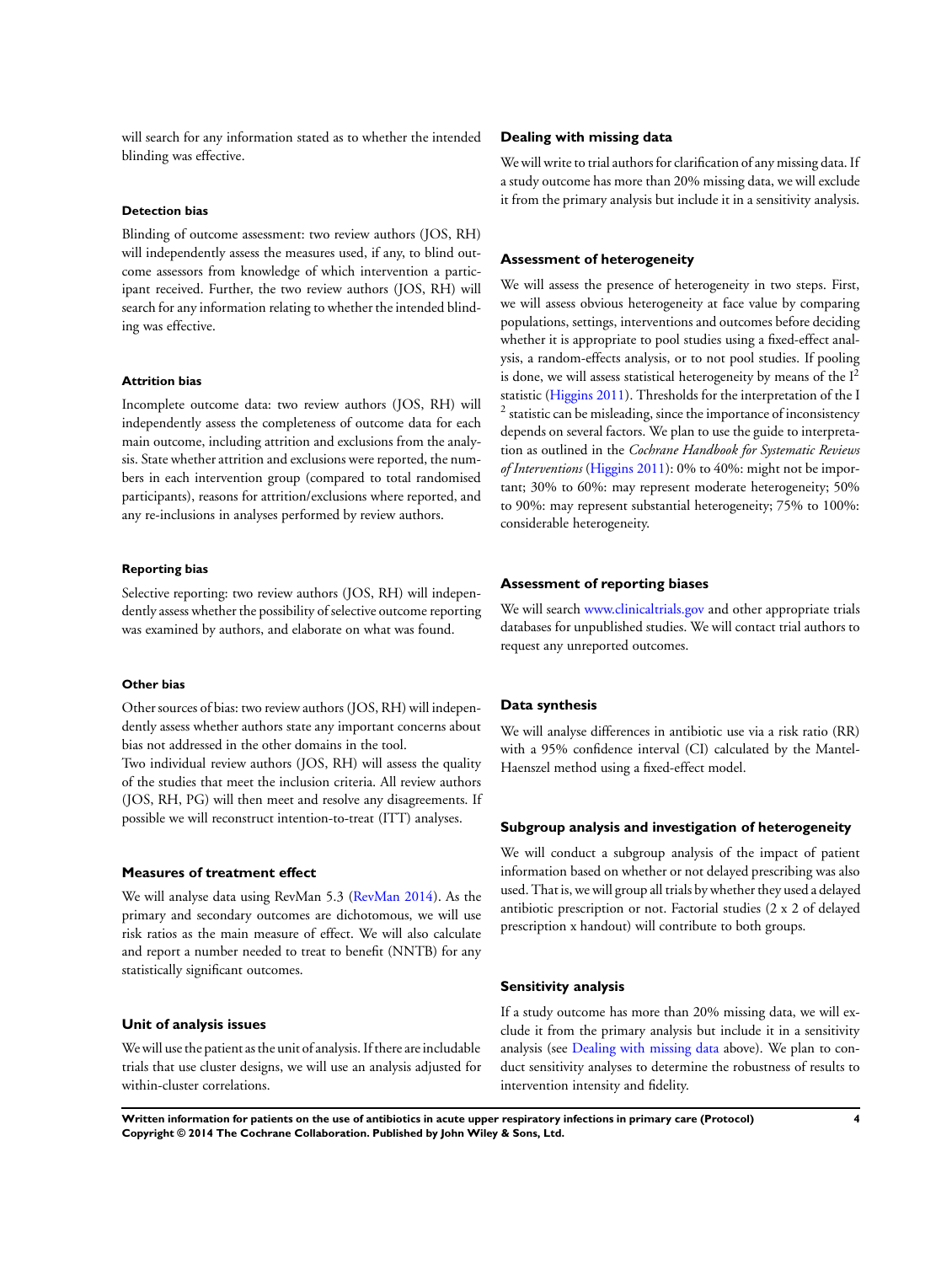## <span id="page-7-0"></span>**A C K N O W L E D G E M E N T S**

Thanks to Sarah Thorning for help with the search strategy, and Liz Dooley for help with details of the protocol. We also thank the following people for commenting on the draft protocol: Elizabeth Ayres, Karen Parris, Peter Knapp, Sabina Ciciriello, Elaine Beller and Jenny Doust.

#### **R E F E R E N C E S**

#### **Additional references**

#### **Arnold 2005**

Arnold SR, Straus SE. Interventions to improve antibiotic prescribing practices in ambulatory care. *Cochrane Database of Systematic Reviews* 2005, Issue 4. [DOI: 10.1002/ 14651858.CD003539.pub2]

#### **Berman 1997**

Berman S, Byrns PJ, Bondy J, Smith PJ, Lezotte D. Otitis media-related antibiotic prescribing patterns, outcomes, and expenditures in a pediatric medicaid population. *Pediatrics* 1997;**100**:585–92.

#### **Costelloe 2010**

Costelloe C, Metcalfe C, Lovering A, Mant D, Hay AD. Effect of antibiotic prescribing in primary care on antimicrobial resistance in individual patients: systematic review and meta-analysis. *BMJ* 2010;**340**:c2096. [PUBMED: 20483949]

#### **Francis 2009**

Francis NA, Butler CC, Hood K, Simpson S, Wood F, Nuttall J. Effect of using an interactive booklet about childhood respiratory tract infections in primary care consultations on reconsulting and antibiotic prescribing: a cluster randomised controlled trial. *BMJ* 2009;**339**:b2885.

#### **Heikkinen 2003**

Heikkinen T, Jarvinen A. The common cold. *Lancet* 2003; **361**:51–9.

## **Higgins 2011**

Higgins JPT, Altman DG, Sterne JAC (editors). Chapter 8: Assessing risk of bias in included studies. In: Higgins JPT, Green S (editors). Cochrane Handbook for Systematic Reviews of Interventions. Version 5.1.0 [updated March 2011]. The Cochrane Collaboration. Available from www.cochrane-handbook.org.

#### **Jackson 2014**

Jackson C, Eliasson L, Barber N, Weinman J. Applying COM-B to medication adherence: a suggested framework for research and interventions. *The European Health Psychologist* 2014;**16**(1):7–17.

#### **Lee 2009**

Lee GM. *Microbiology and Infection Control for Health Professionals*. Frenchs Forest, N.S.W.: Pearson, 2009.

## **Lefebvre 2011**

Lefebvre C, Manheimer E, Glanville J. Chapter 6: Searching for studies. In: Higgins JPT, Green S (editors). Cochrane

Handbook for Systematic Reviews of Interventions. Version 5.1.0 [updated March 2011]. The Cochrane Collaboration. Available from www.cochrane-handbook.org.

#### **Meeker 2014**

Meeker D, Knight TK, Friedberg MW, Linder JA, Goldstein NJ, Fox CR, Rothfield A, Diaz G, Doctor JN. Nudging guideline-concordant antibiotic prescribing: a randomized clinical trial. *JAMA Internal Medicine* 2014; **174**(3):425–431.

#### **Michie 2011**

Michie S, van Stralen MM, West R. The behaviour change wheel: a new method for characterising and designing behaviour change interventions. *Implementation Science* 2011;**6**:42.

## **Moore 2009**

Moore M, Little P, Rumsby K, Kelly J, Watson L, Warner G, Fahey T, Williamson I. Effect of antibiotic prescribing strategies and an information leaflet on longer-term reconsultation for acute lower respiratory tract infection. *British Journal of General Practice* 2009;**59**:728–34.

#### **Niemela 1999**

Niemela M, Uhari M, Mottonen M, Pokka T. Costs arising from otitis media. *Acta Paediatrica* 1999;**88**:553–6.

## **Reveiz 2013**

Reveiz L, Cardona AF, Ospina EG. Antibiotics for acute laryngitis in adults. *Cochrane Database of Systematic Reviews* 2013, Issue 3. [DOI: 10.1002/ 14651858.CD004783.pub4]

#### **RevMan 2014 [Computer program]**

The Nordic Cochrane Centre, The Cochrane Collaboration. Review Manager (RevMan). Version 5.3. Copenhagen: The Nordic Cochrane Centre, The Cochrane Collaboration, 2014.

#### **Smith 2014**

Smith SM, Fahey T, Smucny J, Becker LA. Antibiotics for acute bronchitis. *Cochrane Database of Systematic Reviews* 2014, Issue 3. [DOI: 10.1002/14651858.CD000245.pub3]

#### **Spinks 2013**

Spinks A, Glasziou PP, Del Mar CB. Antibiotics for sore throat. *Cochrane Database of Systematic Reviews* 2013, Issue 11. [DOI: 10.1002/14651858.CD000023.pub4]

#### **Spurling 2013**

Spurling GKP, Del Mar C, Dooley L, Foxlee R. Delayed antibiotics for respiratory infections. *Cochrane Database*

**Written information for patients on the use of antibiotics in acute upper respiratory infections in primary care (Protocol) 5 Copyright © 2014 The Cochrane Collaboration. Published by John Wiley & Sons, Ltd.**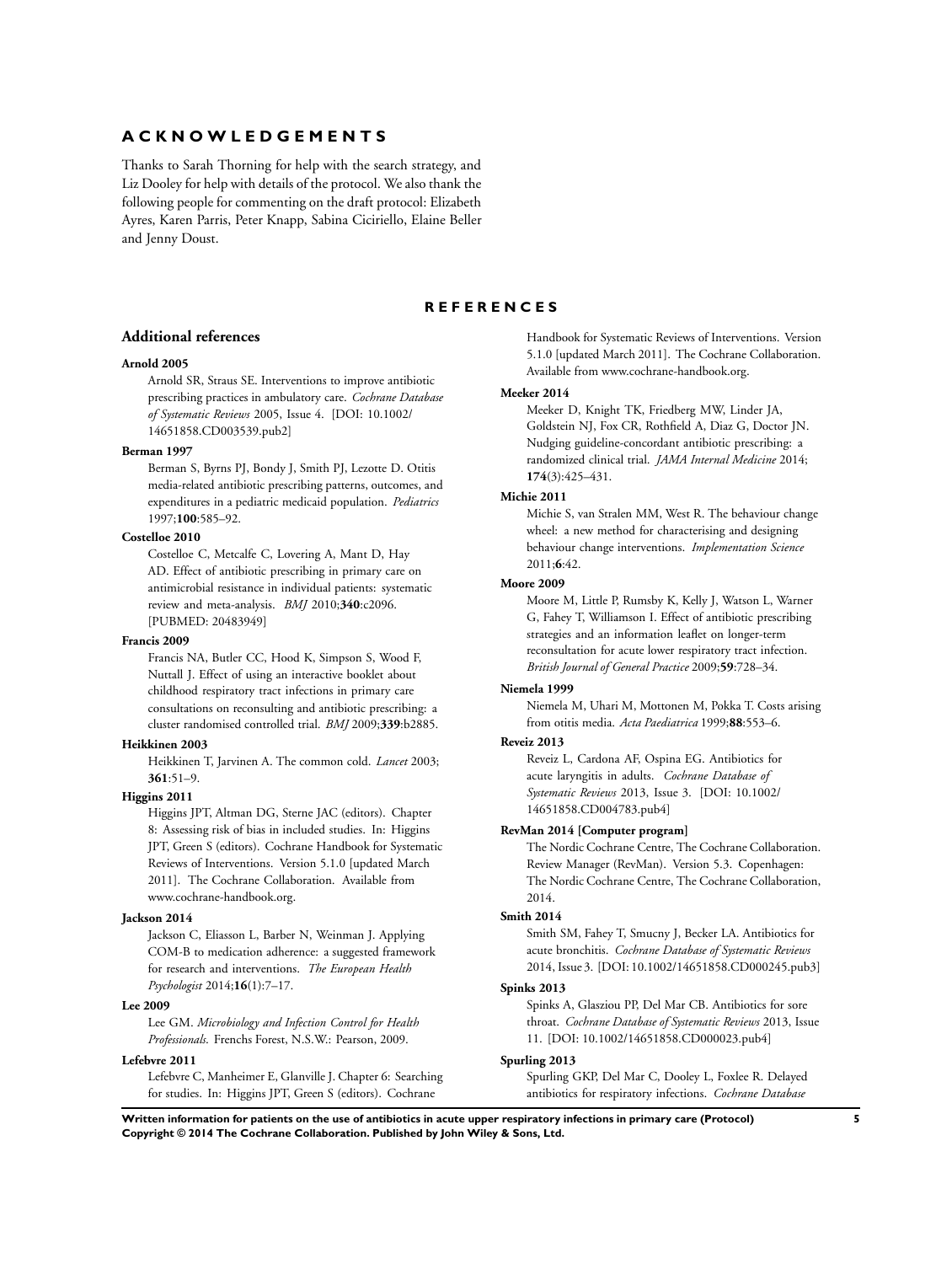<span id="page-8-0"></span>*of Systematic Reviews* 2013, Issue 4. [DOI: 10.1002/ 14651858.CD004417.pub4]

#### **Teng 2004**

Teng CL, Achike FI, Phua KL, Norhayati Y, Nurjahan MI, Nor AH, et al. General and URTI-specific antibiotic prescription rates in a Malaysian primary care setting. *International Journal of Antimicrobial Agents* 2004;**24**: 496–501.

#### **Venekamp 2013**

Venekamp RP, Sanders S, Glasziou PP, Del Mar CB, Rovers MM. Antibiotics for acute otitis media in children. *Cochrane Database of Systematic Reviews* 2013, Issue 1. [DOI: 10.1002/14651858.CD000219.pub2]

∗ *Indicates the major publication for the study*

## **A P P E N D I C E S**

## **Appendix 1. MEDLINE (Ovid) search strategy**

1 exp Respiratory Tract Infections/ (267266) 2 (respiratory adj3 infection\*).tw. (28715) 3 (urti or lrti).tw. (840) 4 Otitis Media/ (14775) 5 otitis media.tw. (14693) 6 exp Sinusitis/ (14844) 7 sinusit\*.tw. (10651) 8 (acute adj3 (rhinosinusit\* or nasosinusit\* or rhinit\*)).tw. (563) 9 exp Pharyngitis/ (12604) 10 (pharyngit\* or nasopharyngit\* or tonsillit\*).tw. (7293) 11 sore throat\*.tw. (2858) 12 exp Laryngitis/ (4019) 13 laryngit\*.tw. (1215) 14 croup.tw. (1010) 15 Cough/ (10867) 16 cough\*.tw. (29125) 17 Common Cold/ (3273) 18 common cold\*.tw. (2458) 19 coryza.tw. (350) 20 Influenza, Human/ (29323) 21 (influenza\* or flu).tw. (73727) 22 Bronchitis/ (19330) 23 bronchit\*.tw. (17051) 24 exp Bronchiolitis/ (5874) 25 bronchiolit\*.tw. (6755) 26 or/1-25 (374954) 27 exp Anti-Bacterial Agents/ (481743) 28 antibiotic\*.tw,nm. (210904) 29 27 or 28 (569485) 30 Patient Education as Topic/ (63802)

**Written information for patients on the use of antibiotics in acute upper respiratory infections in primary care (Protocol) 6 Copyright © 2014 The Cochrane Collaboration. Published by John Wiley & Sons, Ltd.**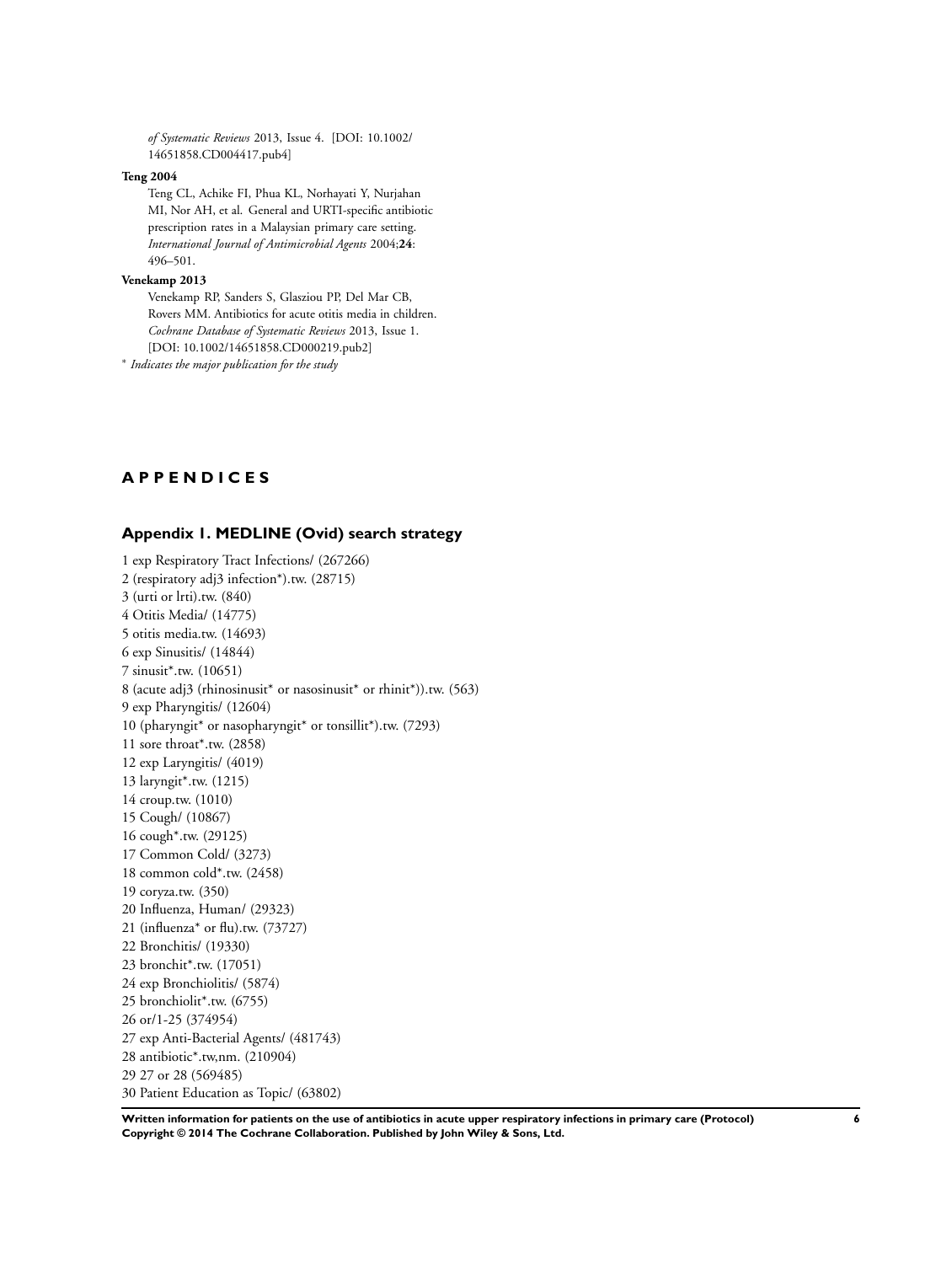<span id="page-9-0"></span>31 Pamphlets/ (2825) 32 (pamphlet\* or brochure\* or leaflet\* or booklet\*).tw. (17230) 33 (flyer\* or flier\*).tw. (616) 34 information pack\*.tw. (205) 35 information sheet\*.tw. (472) 36 (cards or postcard\*).tw. (7421) 37 (handout\* or guidebook\*).tw. (669) 38 (print\* adj2 (material\* or information\* or guide or guides or instruction\* or advice or advis\*)).tw. (979) 39 or/30-38 (89662) 40 26 and 29 and 39 (267)

## **Appendix 2. EMBASE (Elsevier) search strategy**

#51 #42 AND #50 #50 #45 NOT #49 #49 #46 NOT #48 #48 #46 AND #47 #47 'human'/de #46 'animal'/de OR 'nonhuman'/de OR 'animal experiment'/de #45 #43 OR #44 #44 random\*:ab,ti OR placebo\*:ab,ti OR crossover\*:ab,ti OR 'cross over':ab,ti OR trial:ti OR allocat\*:ab,ti OR (doubl\* NEXT/1 blind\*):ab,ti #43 'randomized controlled trial'/exp OR 'single blind procedure'/exp OR 'double blind procedure'/exp OR 'crossover procedure'/exp #42 #24 AND #27 AND #41 #41 #28 OR #29 OR #30 OR #31 OR #32 OR #33 OR #34 OR #35 OR #36 OR #37 OR #38 OR #39 OR #40 #40 'health literacy'/de #39 'consumer health information'/de #38 'information dissemination'/de #37 'persuasive communication'/de #36 (patient\* NEAR/3 (literatur\* OR material\* OR information\* OR guide\* OR guides OR instruction\*)):ab,ti #35 ((print\* OR written OR text\*) NEAR/3 (material\* OR information\* OR guide OR guides OR instruction\* OR advice OR advis\* OR messag\* OR note OR notes)):ab,ti #34 handout\*:ab,ti OR guidebook\*:ab,ti #33 card:ab,ti OR cards:ab,ti OR postcard\*:ab,ti #32 (information NEAR/2 (pack\* OR sheet\*)):ab,ti #31 flyer\*:ab,ti OR flier\*:ab,ti #30 pamphlet\*:ab,ti OR brochure\*:ab,ti OR leaflet\*:ab,ti OR booklet\*:ab,ti #29 'publication'/de #28 'patient education'/de #27 #25 OR #26 #26 antibiotic\*:ab,ti #25 'antibiotic agent'/exp #24 #1 OR #2 OR #3 OR #4 OR #5 OR #6 OR #7 OR #8 OR #9 OR #10 OR #11 OR #12 OR #13 OR #14 OR #15 OR #16 OR #17 OR #18 OR #19 OR #20 OR #21 OR #22 OR #23 #23 bronchit\*:ab,ti OR bronchiolit\*:ab,ti #22 'bronchitis'/exp #21 influenza\*:ab,ti OR flu:ab,ti #20 'influenza'/exp #19 coryza:ab,ti #18 'common cold'/de OR 'common cold symptom'/de #17 cough\*:ab,ti #16 'coughing'/de

**Written information for patients on the use of antibiotics in acute upper respiratory infections in primary care (Protocol) 7 Copyright © 2014 The Cochrane Collaboration. Published by John Wiley & Sons, Ltd.**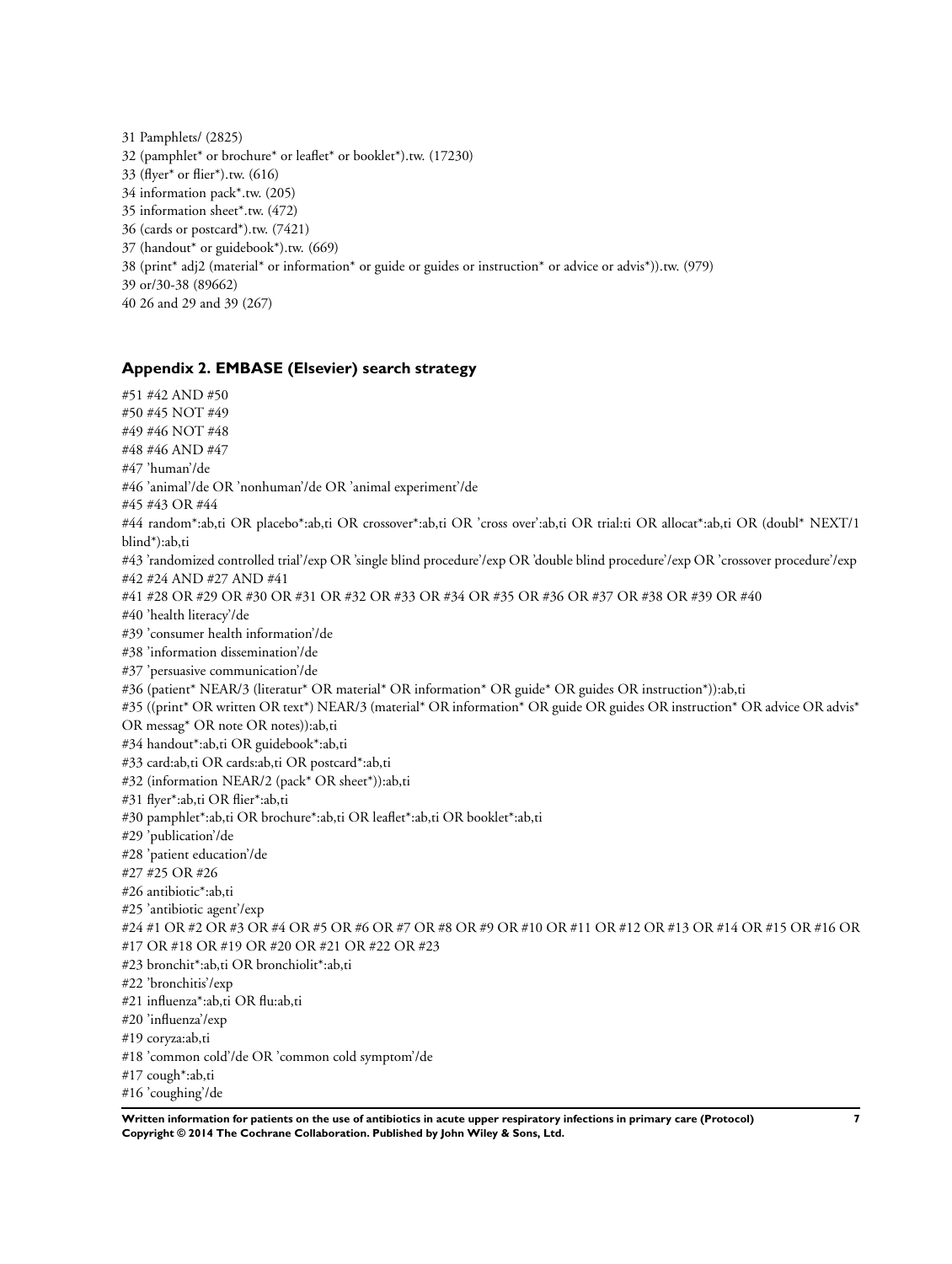- <span id="page-10-0"></span>#15 croup:ab,ti #14 ((throat\* OR 'middle ear' OR tonsil\* OR sinus\* OR laryn\* OR pharyn\* OR bronch\*) NEAR/3 (inflam\* OR infect\*)):ab,ti #13 laryngit\*:ab,ti #12 'laryngitis'/de #11 'sore throat'/de #10 pharyngit\*:ab,ti OR nasopharyngit\*:ab,ti OR rhinopharyngit\*:ab,ti OR tonsillit\*:ab,ti #9 'pharyngitis'/exp #8 (acute NEAR/3 (rhinosinusit\* OR nasosinusit\* OR rhinit\*)):ab,ti #7 sinusit\*:ab,ti #6 'sinusitis'/exp #5 'otitis media':ab,ti #4 'otitis media'/exp #3 urti:ab,ti OR lrti:ab,ti #2 (respiratory NEAR/3 infection\*):ab,ti
- #1 'respiratory tract infection'/exp

## **Appendix 3. CINAHL (Ebsco) search strategy**

S52 S42 and S51 S S51 S43 or S44 or S45 or S46 or S47 or S48 or S49 or S50 S50 (MH "Quantitative Studies") S49 TI placebo\* OR AB placebo\* S48 (MH "Placebos") S47 TI random\* OR AB random\* S46 TI ((singl\* or doubl\* or tripl\* or trebl\*) W1 (blind\* or mask\*)) OR AB ((singl\* or doubl\* or tripl\* or trebl\*) W1 (blind\* or mask\*)) S45 TI clinic\* trial\* OR AB clinic\* trial\* S44 PT clinical trial S43 (MH "Clinical Trials+") S42 S25 and S28 and S41 S41 S29 or S30 or S31 or S32 or S33 or S34 or S35 or S36 or S37 or S38 or S39 or S40 S40 (MH "Information Literacy") S39 (MH "Communication") S38 (MH "Consumer Health Information") S37 TI (patient\* N3 (literatur\* or material\* or information\* or guide or guides or instruction\*)) OR AB (patient\* N3 (literatur\* or material\* or information\* or guide or guides or instruction\*)) S36 TI ((print\* or written or text\*) N3 (material\* or information\* or guide or guides or instruction\* or advice or advis\* or messag\* or note or notes)) OR AB ((print\* or written or text\*) N3 (material\* or information\* or guide or guides or instruction\* or advice or advis\* or messag\* or note or notes)) S35 TI (handout\* or guidebook\*) OR AB (handout\* or guidebook\*) S34 TI (card or cards or postcard\*) OR AB (card or cards or postcard\*) S33 TI (information N2 (pack\* or sheet\*)) OR AB (information N2 (pack\* or sheet\*)) S32 TI (flyer<sup>\*</sup> or flier<sup>\*</sup>) OR AB (flyer<sup>\*</sup> or flier<sup>\*</sup>) S31 TI (pamphlet\* or brochur\* or leaflet\* or booklet\*) OR AB (pamphlet\* or brochur\* or leaflet\* or booklet\*) S30 (MH "Pamphlets") S29 (MH "Patient Education") S27 TI antibiotic\* OR AB antibiotic\* S26 (MH "Antibiotics+") S25 S1 or S2 or S3 or S4 or S5 or S6 or S7 or S8 or S9 or S10 or S11 or S12 or S13 or S14 or S15 or S16 or S17 or S18 or S19 or S20 or S21 or S22 or S23 or S24 S24 TI (bronchit\* or bronchiolit\*) OR AB (bronchit\* or bronchiolit\*) S23 (MH "Bronchitis+") S22 TI (influenza\* or flu) OR AB (influenza\* or flu)

**Written information for patients on the use of antibiotics in acute upper respiratory infections in primary care (Protocol) 8 Copyright © 2014 The Cochrane Collaboration. Published by John Wiley & Sons, Ltd.**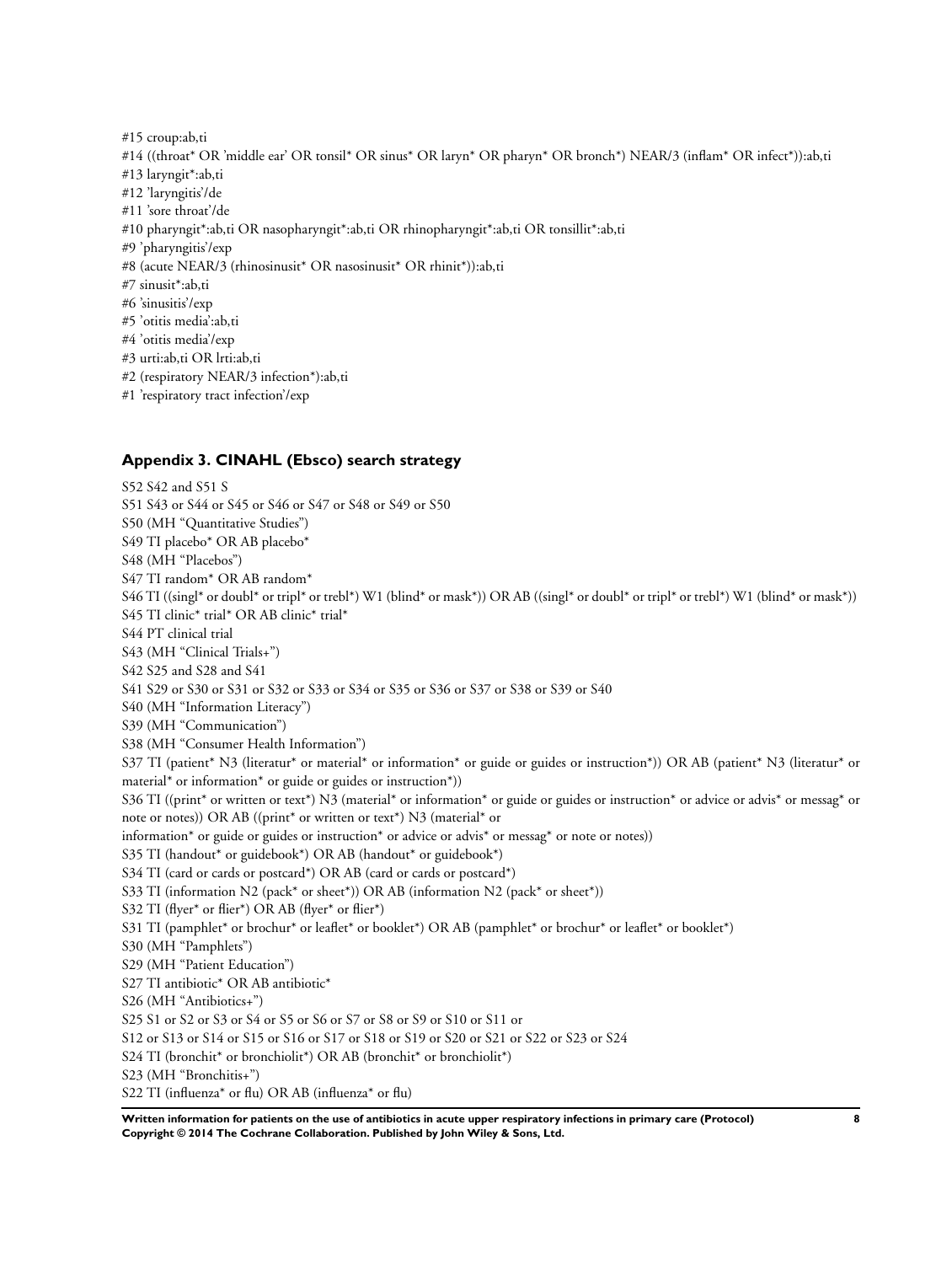<span id="page-11-0"></span>S21 (MH "Influenza+") S20 TI coryza OR AB coryza S19 TI common cold\* OR AB common cold\* S18 (MH "Common Cold") S17 TI cough\* OR AB cough\* S16 (MH "Cough") S15 TI croup OR AB croup S14 TI ((throat\* or middle ear\* or tonsil\* or sinus\* or laryn\* or pharyn\* or bronch\*) N3 (inflam\* or infect\*)) OR AB ((throat\* or middle ear\* or tonsil\* or sinus\* or laryn\* or pharyn\* or bronch\*) N3 (inflam\* or infect\*)) S13 TI laryngit\* OR AB laryngit\* S12 (MH "Laryngitis+") S11 TI sore throat\* OR AB sore throat\* S10 TI ((pharyngit\* or nasopharyngit\* or rhinopharyngit\* or tonsillit\*)) OR AB ((pharyngit\* or nasopharyngit\* or rhinopharyngit\* or tonsillit\*)) S9 (MH "Pharyngitis") S8 TI (acute N3 (rhinosinusit\* or nasosinusit\* or rhinit\*)) OR AB (acute N3 (rhinosinusit\* or nasosinusit\* or rhinit\*)) S7 TI sinusit\* OR AB sinusit\* S6 (MH "Sinusitis+") S5 TI otitis media OR AB otitis media S4 (MH "Otitis Media+") S3 TI ( urti or lrti ) OR AB ( urti or lrti ) S2 TI respiratory N3 infection\* OR AB respiratory N3 infection\* S1 (MH "Respiratory Tract Infections+")

## **Appendix 4. LILACS (BIREME) search strategy**

(MH:"Anti-Bacterial Agents" OR Antibacterianos OR Antibacterianos OR antibiotic\$ OR MH:D27.505.954.122.085\$ OR Antibacterianos OR Antibióticos) AND (MH:"Patient Education as Topic" OR "Educación del Paciente" OR "Educação de Pacientes" OR Pamphlets OR Folletos OR Folhetos OR Panfletos OR Libretes OR Livretos OR booklet\$ OR brochur\$ OR flyer\$ OR flier\$ OR card OR cards OR postcard\$ OR handout\$ OR guidebook\$ OR MH:"Consumer Health Information" OR "Información de Salud al Consumidor" OR "Informação de Saúde ao Consumidor" OR MH:I02.233.332.186\$ OR MH:N02.421.143.827.407.228\$ OR N02.421.726.407.228\$ OR MH:"Persuasive Communication" OR "Comunicación Persuasiva" OR "Comunicação Persuasiva" OR MH:"Information Dissemination" OR "Diseminación de Información" OR "Disseminação de Informação" OR "information sheet" OR "information sheets" OR "information pack" OR "information packs" OR "information package" OR "printed information" OR "printed instructions" OR "printed guides" OR "patient information" OR "patient instructions")

## **Appendix 5. Web of Science (Thomson Reuters) search strategy**

| # 6 | 123       | #5 AND #4<br>Indexes=SCI-EXPANDED, SSCI, A&HCI, CPCI-S, CPCI-SSH, CCR-EXPANDED, IC Timespan=All years                                                                                                                                    |
|-----|-----------|------------------------------------------------------------------------------------------------------------------------------------------------------------------------------------------------------------------------------------------|
|     |           |                                                                                                                                                                                                                                          |
| #5  | 1,623,616 | TOPIC: (random* or placebo* or ((singl* or doubl*) NEAR/1 blind*) or crossover* or "cross-over" or allocat*)<br>$OR$ TITLE: $(\text{trial})$<br>Indexes=SCI-EXPANDED, SSCI, A&HCI, CPCI-S, CPCI-SSH, CCR-EXPANDED, IC Timespan=All years |
|     |           |                                                                                                                                                                                                                                          |

**Written information for patients on the use of antibiotics in acute upper respiratory infections in primary care (Protocol) 9 Copyright © 2014 The Cochrane Collaboration. Published by John Wiley & Sons, Ltd.**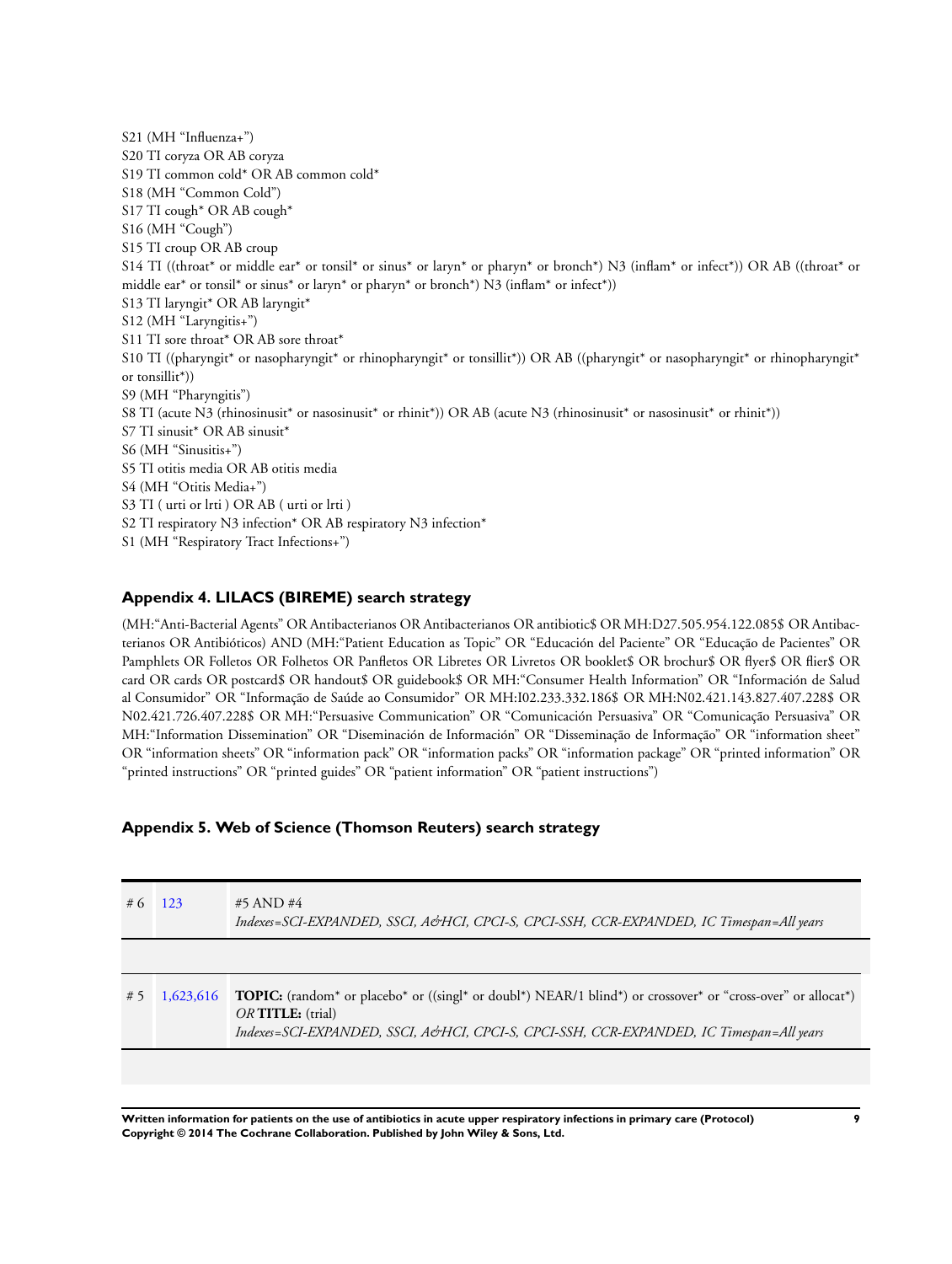(*Continued)*

| #4 | 282     | #3 AND #2 AND #1<br>Indexes=SCI-EXPANDED, SSCI, A&HCI, CPCI-S, CPCI-SSH, CCR-EXPANDED, IC Timespan=All years                                                                                                                                                                                                                                                                                                                                                                                                                                                      |
|----|---------|-------------------------------------------------------------------------------------------------------------------------------------------------------------------------------------------------------------------------------------------------------------------------------------------------------------------------------------------------------------------------------------------------------------------------------------------------------------------------------------------------------------------------------------------------------------------|
|    |         |                                                                                                                                                                                                                                                                                                                                                                                                                                                                                                                                                                   |
| #3 | 181,671 | <b>TOPIC:</b> (pamphlet* or brochur* or leaflet* or booklet* or flyer* or flier* or (information NEAR/3 (pack* or<br>sheet*)) or card or cards or postcard* or handout* or guidebook* or ((print* or written or text*) NEAR/3 (material*<br>or information* or guide or guides or instruction* or advice or advis* or messag* or note or notes)) or ((patient*<br>or consumer*) NEAR/3 (literatur* or material* or information* or guide or guides or instruction*)))<br>Indexes=SCI-EXPANDED, SSCI, A&HCI, CPCI-S, CPCI-SSH, CCR-EXPANDED, IC Timespan=All years |
|    |         |                                                                                                                                                                                                                                                                                                                                                                                                                                                                                                                                                                   |
| #2 | 225,746 | <b>TOPIC:</b> (antibiotic <sup>*</sup> or anti-bacterial <sup>*</sup> )<br>Indexes=SCI-EXPANDED, SSCI, A&HCI, CPCI-S, CPCI-SSH, CCR-EXPANDED, IC Timespan=All years                                                                                                                                                                                                                                                                                                                                                                                               |
|    |         |                                                                                                                                                                                                                                                                                                                                                                                                                                                                                                                                                                   |
|    |         |                                                                                                                                                                                                                                                                                                                                                                                                                                                                                                                                                                   |

## **C O N T R I B U T I O N S O F A U T H O R S**

PG conceived the idea for the study. PG and AMcC helped draft the protocol. JO and RT wrote the protocol. All authors checked and agreed the final version.

## **D E C L A R A T I O N S O F I N T E R E S T**

Jack W O'Sullivan: none known.

Robert T Harvey: none known.

Paul P Glasziou: none known.

Amanda McCullough: none known.